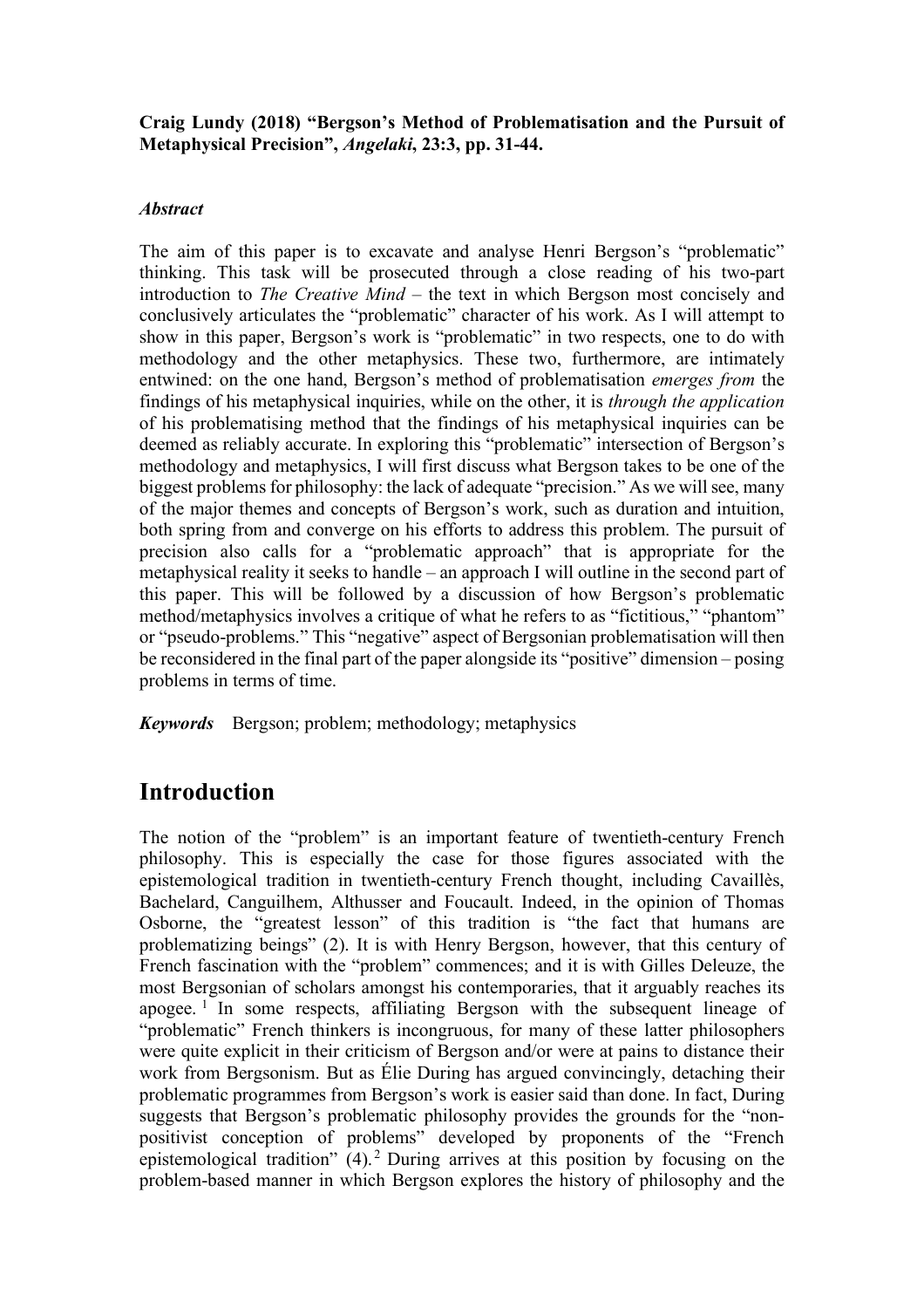history of science, with special emphasis on Bergson's pedagogical practice. By way of contrast, the aim of this paper will not be to compare Bergson's problematic philosophy with that of his various successors. Instead, the more modest objective here is simply to explicate and analyse the "what is" of Bergson's problematic philosophy – a task to which During's paper does not give full attention, nor Osborne's, due to their comparative agendas. And in pursuing this objective, the present paper will be guided not by the "history of problems" that Bergson explores but rather his introduction to *The Creative Mind*, which provides us with the most concise and conclusive account of how Bergson himself saw his problematic philosophy.3

In During's insightful paper he mentions a number of key "problems" that animate Bergson's work at various stages of his career, such as the problem of **[end of p. 31]**  causality, the problem of change, and the problem of creation. To this one could add the basic point that each of Bergson's major books revolves around or is driven by the effort to articulate a particular problem. Because of this, Bergson's philosophy is not "systematic" *à la* Kant or Hegel (Bergson, *Creative Evolution* xiv). One will certainly find many of the same themes and concepts throughout his texts, but even in these instances the attentive reader will discover that there are often discrepancies and inconsistencies across his books (for example with his notions of the virtual/actual) due in large part to the differing demands of the distinct problematics to which the concepts are directed. It is due to this "problematic" way of working that the introduction to *The Creative Mind* takes on such immense importance, for it is in this two-part introduction, written at the end of his career, that Bergson provides us with a sort of intellectual biography that sums up what he has been doing all these years. As he remarks in the short preface to the book, the essays "bear mainly upon the method I believe should be recommended to the philosopher" (*Creative Mind* iii). In this two-part introduction, which takes up a third of the whole book, Bergson distinguishes between his various projects and problems, but in doing so he also reflects on the threads between them. As a result, these two essays at once separate out and bring together Bergson's major books and philosophical achievements. This retrospective summation is pursued simultaneously in two registers, or along two threads, one methodological and the other metaphysical, which together comprise Bergson's problematic philosophy. Bergson's philosophy is thus "problematic" in both nature and method, and these two facets are inextricably linked. This paper will show how, first by discussing Bergson's demand for "precision" in philosophy and the equivalence he draws between properly stating and solving problems, before going on to explore what Bergson refers to as "fictitious," "phantom" or "pseudo-problems" – false problems, in his view, that have plagued the history of philosophy. In the final major section of this paper I will return to the interrelation of Bergson's "problematic" metaphysics and methodology, providing further detail and illustrations of its negative and positive aspects.

## **Precision in Philosophy**

The two introductions to *The Creative Mind* form somewhat of an odd couple. To begin with, they are two parts of a whole, rather than two independent introductions. The second part is also three times longer than the first. The most likely reason for this is because they are formulated problematically, by which I mean that for each one Bergson poses himself a problem which he then addresses. To be more precise, in the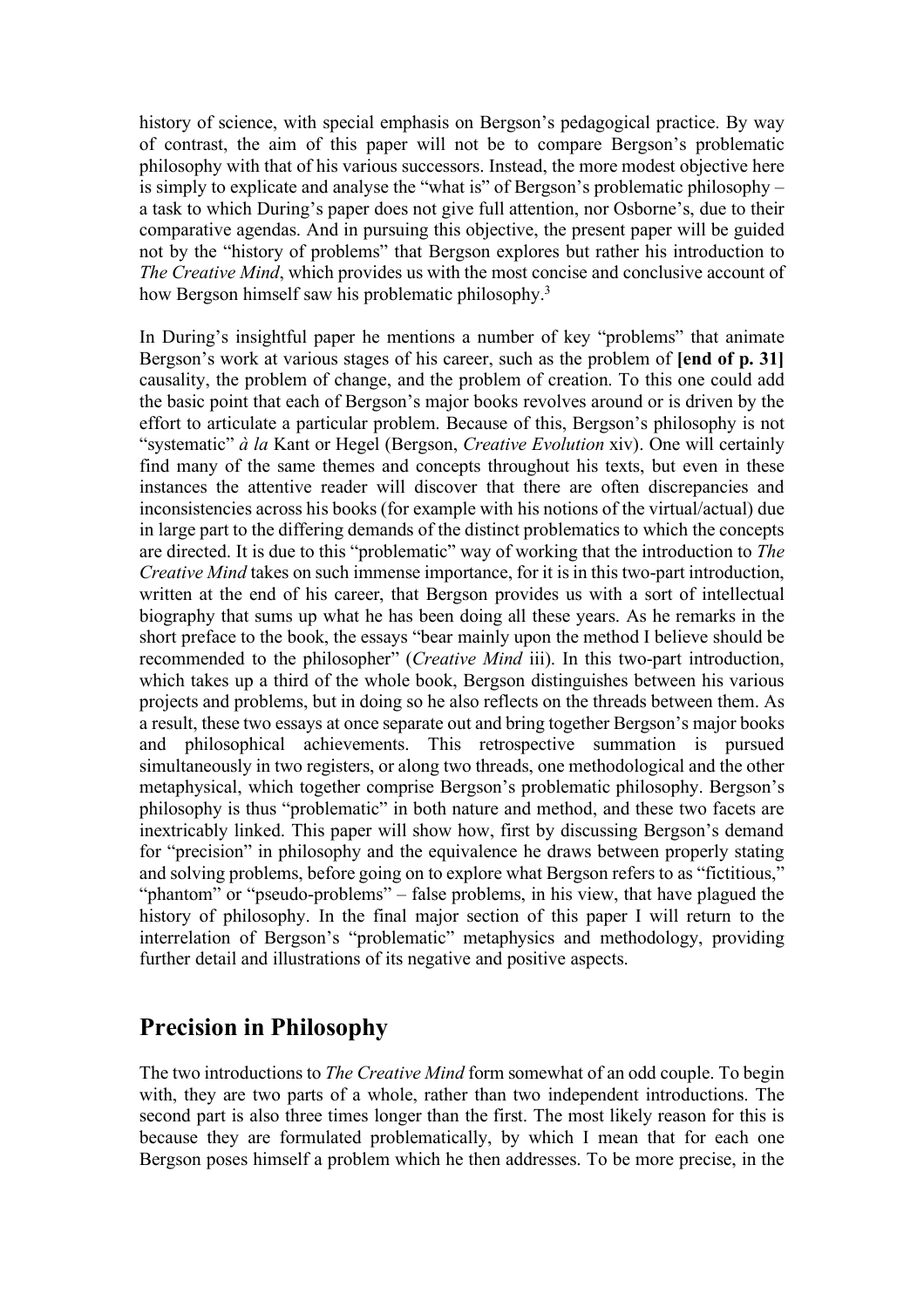first part he poses and then pursues a particular problem to its natural end, which takes him to a second problem that he then addresses in the second part to its natural end.

One need look no further than the first sentence of Part I to find its guiding problem: "What philosophy has lacked most of all is precision" (*Creative Mind* 1) By "philosophy" Bergson effectively means "metaphysics," and by the problem of "precision" he means the lack of a method that can reliably deliver precision in metaphysics, which is to say precise knowledge about metaphysical reality. In Part I of the introduction there will be no direct discussion of "problematisation" and the problematic nature/method of philosophy – that will be the subject of Part II, which poses as its guiding problem "the stating of problems" in philosophy. But as Bergson makes clear at the start of Part II, it is none other than his pursuit of precision in philosophy that leads to the development of problematic philosophy. Let us then look briefly at what Bergson means by "precision" in philosophy before turning to address the characteristics of his problematic philosophy more explicitly.

Bergson begins with a fairly simplistic claim: there is reality on the one hand, and on the other there are various explanations of reality. Philosophy, or metaphysics more exactly, by and large involves the construction of philosophical concepts and systems that aim to explain reality – or more specifically, the fundamental nature of **[end of p. 32]** being and the world. But in almost all cases, Bergson thinks, the metaphysics advanced is "too wide for reality" (*Creative Mind* 1), which is to say that it can hold as true for a world or universe that is radically different from the one *we do* occupy. For instance, many metaphysical accounts

could apply equally well to a world in which neither plants nor animals have existence, only men, and in which men would quite possibly do without eating and drinking, where they would neither sleep nor dream nor let their minds wander [...], and where everything might just as easily go backwards and be upside down. (Ibid.)

If your metaphysics can do something like this then it is questionable how much it really tells us about reality, for a metaphysical explanation should correspond to reality but not a *possible* reality or a state of affairs that admits the impossible just as readily as the real. "Let us have done," Bergson implores us, "with great systems embracing all the possible, and sometimes even the impossible!" (50) And in their place, "let us demand of our theory that it embrace the real so closely that between the two no other interpretation can find room" (ibid.). Or as he puts it more fully near the beginning of the introduction:

The only explanation we should accept as satisfactory is one which fits tightly to its object, with no space between them, no crevice in which any other explanation might equally well be lodged; one which fits the object only and to which alone the object lends itself. (1)

Bergson is of the opinion that science, or more specifically mathematics, does this especially well when applied to objects of a certain kind – static objects. But when it comes to time, Bergson argues that its proper conception "eludes mathematical treatment" (2). It is in this realm of "real time," or time as flow, that metaphysics should come into its own. According to Bergson, metaphysics dates from Zeno of Elea and his various paradoxes to do with movement and change (6, 117). The unfortunate effect of these paradoxes, however, is that they have prompted philosophers from Plato onwards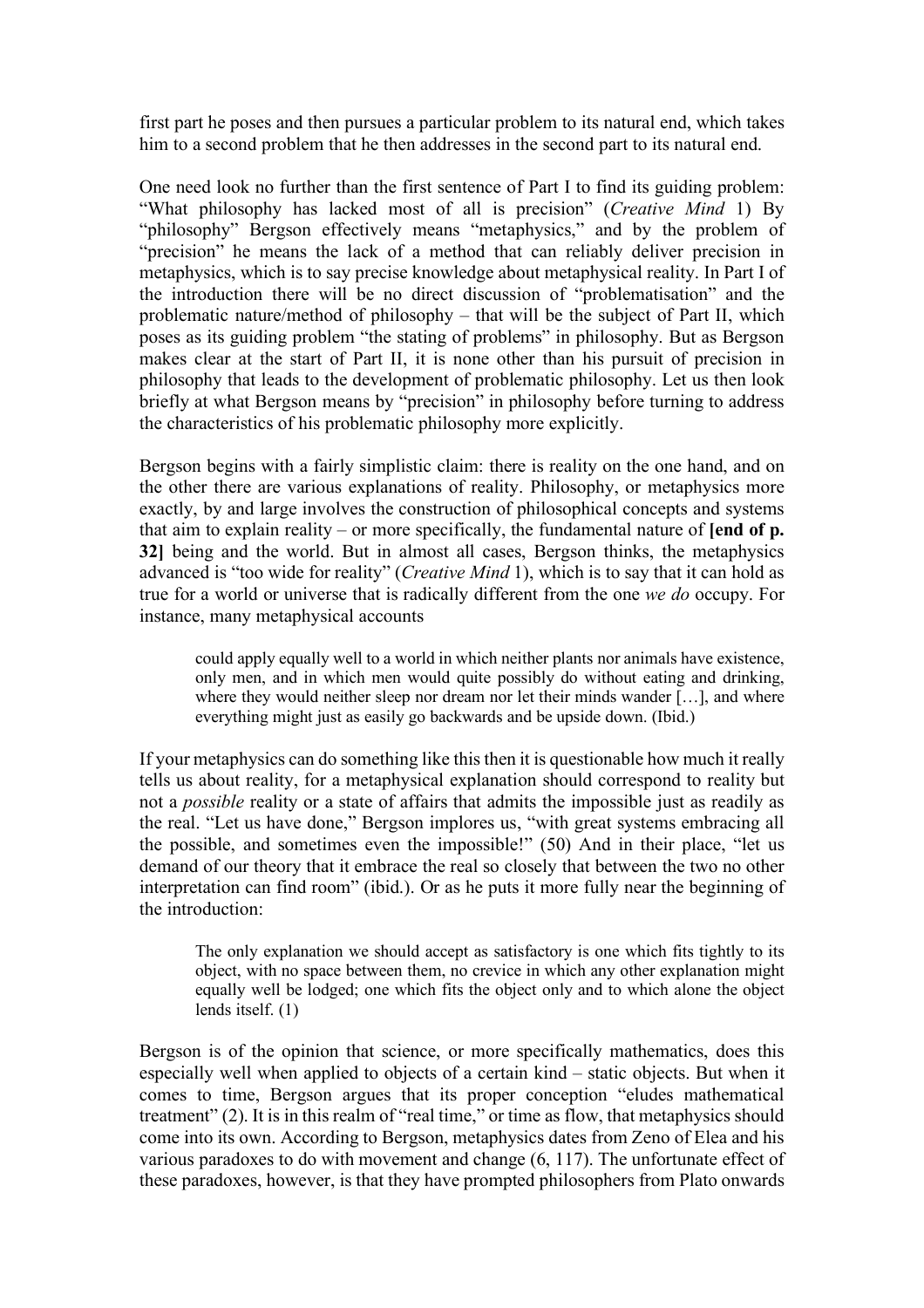"to seek the true and coherent reality in what does not change" (117). The nature of time, in other words, has been sought by many metaphysicians *outside* of time. Aside from precluding its object from the outset, such an approach, Bergson points out, circumvents "what our senses and consciousness perceive," substituting in its place "a more or less artificial arrangement of concepts, a hypothetical construction" (7). And as Bergson goes on to say:

One might as well discourse on the subject of the cocoon from which the butterfly is to emerge, and claim that the fluttering, changing, living butterfly finds its *raison d'être*  and fulfillment in the immutability of its shell. On the contrary, let us unfasten the cocoon, awaken the chrysalis; let us restore to movement its mobility, to change its fluidity, to time its duration. Who knows but what the "great insoluble problems" will remain attached to the outer shell? They were not concerned with either movement or change or time, but solely with the conceptual cocoon which we mistakenly took for them or for their equivalent. Metaphysics will then become experience itself; and duration will be revealed as it really is, – unceasing creation, the uninterrupted up-surge of novelty. (Ibid.)

As we can see from this passage, many metaphysical analyses fall foul of Bergson's demand for "precision" because they study the wrong object. It may be that a cocoon is easy to analyse, due to its immobility, but such knowledge is of limited value if the aim is to understand the nature of butterflies. It follows that if one wishes to understand the nature of time, movement or change, the application of a method that freezes time and/or operates outside of time in order to extract "a system of abstract general ideas" will not suffice (7). A more precise explanation is required, one that remains wedded to the object under analysis – in this case time – which in turn calls for an appropriate method that itself remains within time. **[end of p. 33]**

From this short overview we can see how for Bergson the problem of precision in philosophy is a problem that centres on the nature of real time, or duration. The problem of precision then arises in the disjuncture between metaphysical reality and epistemological efforts to gain accurate knowledge of this reality, due to our tendency to study the wrong object. The problem at play here is thus both metaphysical and methodological – our problem, in other words, is that we lack an appropriate method for delivering metaphysical precision. It follows that the problem of precision explored in Part I of the introduction to *The Creative Mind* beckons to another: the *method* by which we examine metaphysical problems. Explicating his methodological approach to metaphysics, *as a problematic approach*, is thus the task of Part II of the introduction – a problematic approach that he titles "the stating of problems" (sometimes translated alternatively as "stating of the problems").

## **The Stating of Problems**

Part II of the introduction to *The Creative Mind* commences with the comment that it was his conclusions on the subject of duration that prompted Bergson to develop a method capable to delivering precise knowledge of it. The controversial name that Bergson gives to this method is "intuition." This name is controversial, and in some respects regrettable, because of the conceptual baggage that the term has attracted throughout the history of philosophy. Bergson was, of course, well aware that his use of the word intuition could lead to some confusion, but he ultimately concludes that it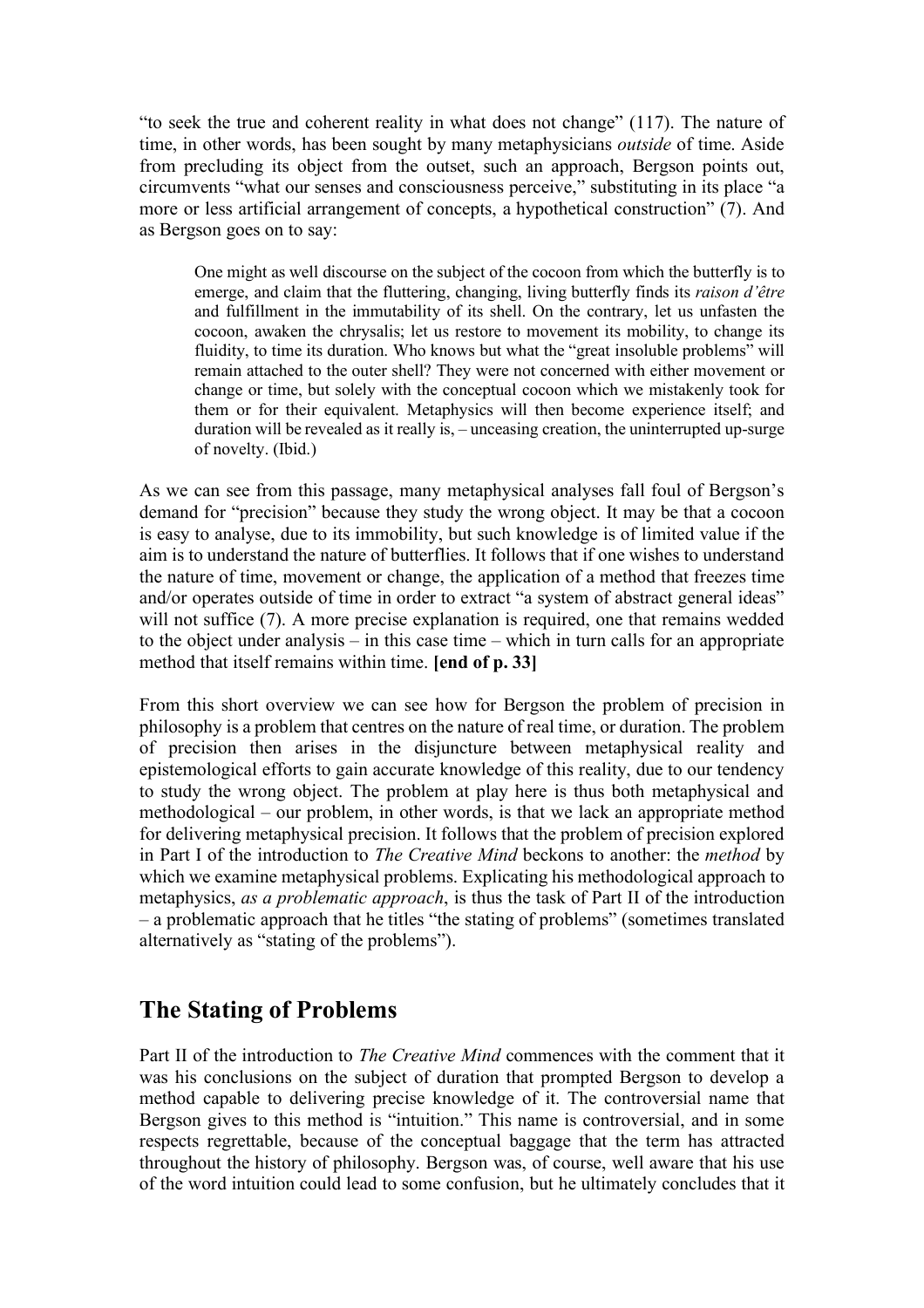remains the most appropriate word, since it designates "a mode of knowing" distinct from intelligence (*Creative Mind* 18). Bergson, as such, relies upon his readers to take note of how *his* notion of intuition (and intelligence for that matter) differs from conventional uses of the term. As Bergson makes clear, intuition for him is *not* an instinct or feeling: "Not one line of what I have written could lend itself to such an interpretation" (69). Nor does Bergsonian intuition involve a "search for the eternal" (18). Here, Bergson is contrasting his meaning of intuition with other great thinkers associated with the term, such as Schelling and Schopenhauer. According to Bergson, his treatment of intuition and intelligence is if anything the converse of these other great thinkers: whereas the intellect is a mechanism that fixates elements in time (or removes them from time) for the purposes of analysing their relations, intuition takes the movement of time – duration – as primary: "to think intuitively is to think in duration" (22). Intelligence, for Bergson, thus starts with the immobile and then "reconstructs" mobility, like a flip-book illustration or a reel of film. Intuition, on the other hand, starts from movement and considers immobility to be an abstraction from reality. Put differently, intelligence "concerns itself with things," which is to say the static, whereas intuition is concerned essentially with change and growth (ibid.). The great advantage of the intellect is that it is well suited to abstract manipulation and the rearrangement of existing elements within an ideal realm – an aspect of human existence that is fundamental and most certainly useful. Intuition, by contrast, involves an effort that "is arduous and cannot last," which is why the effort must be constantly renewed or begun again as time continues to flow (ibid.).

Bergson thus reverses the received positioning of intelligence and intuition. For Bergson, it is the intellect that dallies with the eternal, in so far as intellectual analysis *abstracts away* from reality and presumes an atemporal realm in which to do so, whereas intuition involves going *back into* duration and is thus the effort to get back *in touch* with real time and reality. So put, intuition aims at concrete knowledge or knowledge of the concrete, as opposed to the abstract; moreover, it seeks to reach this knowledge not *by way* of the abstract, as is customary in many metaphysics, but through sustained engagement and connection *with* the concrete, since this latter route enables a tighter fit between object and explanation (i.e., metaphysical precision).

To demonstrate this, Bergson briefly reflects on some of the great concepts in philosophy – **[end of p. 34]** such as Substance, Ego, Idea and Will. Such uber-concepts are notable for their tendency and ability to *totalise* reality. But as Bergson argues, if these concepts are capable of "explaining everything deductively," it is because with such concepts all has "been given beforehand, in a principle which is the concept of concepts, all the real and all the possible" (*Creative Mind* 19).4 Unity is thus produced by such concepts, but it is an artificial unity that is posited hypothetically from the outset before being (unsurprisingly) rediscovered and overlayed onto reality. In contrast to this tradition in metaphysics, Bergson advocates a more "intuitive" alternative:

How much more instructive would be a truly intuitive metaphysics, which would follow the undulations of the real! True, it would not embrace in a single sweep the totality of things; but for each thing it would give an explanation which would fit it exactly, and it alone. It would not begin by defining or describing the systematic unity of the world: who knows if the world is actually? Experience alone can say, and unity, if it exists, will appear at the end of the search as a result; it is impossible to posit it at the start as a principle. Furthermore, it will be a rich, full unity, the unity of a continuity, the unity of our reality, and not that abstract and empty unity, which has come from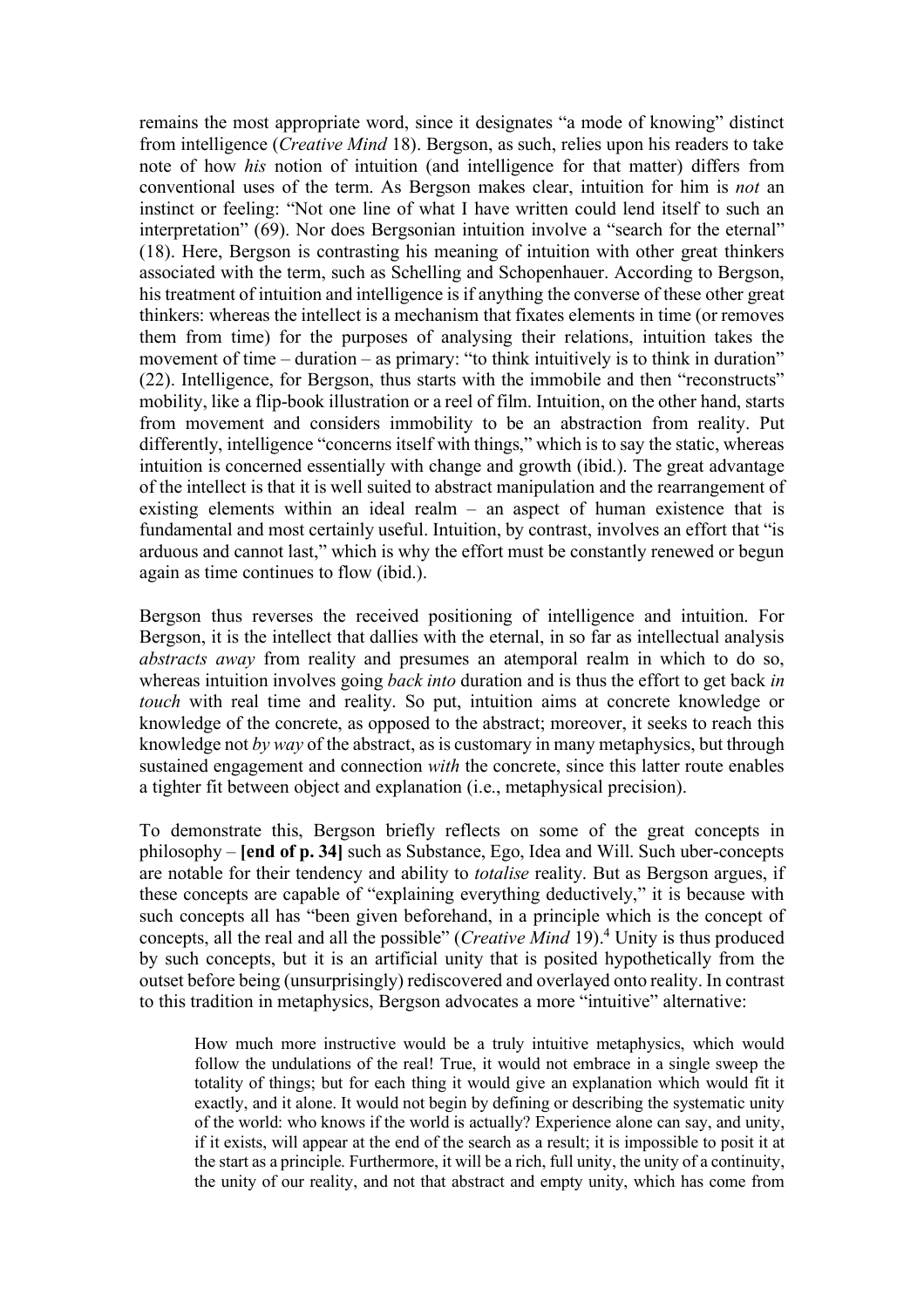one supreme generalization, and which could just as well be that of any possible world whatsoever. It is true that philosophy then will demand a new effort for each new problem. No solution will be geometrically deduced from another. No important truth will be achieved by the prolongation of an already acquired truth. We shall have to give up crowding universal science potentially into one principle. (19–20; see also 71–72)

In this passage we can begin to see how the relation of intuition with movement and time calls for a problem-based method in philosophy that requires "a new effort for each new problem."<sup>5</sup> By associating this problematic method with "precision" in philosophy, Bergson is also attempting to counteract the recurring accusations that his notion/method of intuition is "fuzzy" or lacks "rigour." Intuition is indeed obscure, Bergson is willing to admit, but that description depends on what one means by "clarity" and "obscurity." When an idea is said to be "clear" or "clearly presented," it is often because the idea and/or its presentation draws on elements that are *already* "known." Ideas of this kind may involve a new arrangement of pre-existing elements, but in such instances "Our intelligence, finding only the old in the new, feels itself on familiar ground; it is at ease; it 'understands'" (23). There is, however, an alternative kind or sense of clarity when it comes to new ideas – that of the "radically new and absolutely simple idea, which catches as it were an intuition" (ibid.). In one respect, such ideas are the opposite of clear – they are obscure and incomprehensible, inasmuch as they are properly new rather than rearrangements of the old. But while such an idea may itself be obscure, its *effect* is to dissipate obscurities, which is why it is correct to align them with clarity. Unlike the first kind of clear ideas, which are clear because they rely upon already established understandings, this second kind produces *new* understandings, which in turn shed light on their surrounds.

Intuition, as such, may be obscure, but this is to be expected given that intuition aims to produce genuinely new knowledge about new and specific problems. And when it does so, "the problems we considered insoluble will resolve themselves, or rather, be dissolved, either to disappear definitively, or to present themselves in some other way" (ibid.). The effect of this so-called obscurity is thus clarity. By contrast, intellectual ideas or ideas of the intellect invariably begin life as "clear," since they garner their intelligibility from the pre-existent and "ready-made," but for this very reason we might also say that they contribute to confusion and obscurity when attempting to comprehend new problems and the "problem of the new": "One must therefore distinguish between the ideas which keep their light for themselves, making it penetrate immediately into their slightest recesses, and those whose **[end of p. 35]** radiation is exterior, illuminating a whole region of thought" (ibid.).<sup>6</sup>

Philosophers who analyse and explain reality through the use of "ready-made" ideas thus have a natural advantage when it comes to fabricating the initial impression of clarity, for their ideas are couched in the pre-existing and shared conventions of thought and language. But to the extent that one problem *differs* from the next and each is singular in at least one respect, Bergson contends that a "new effort" is required for each that does not merely rely upon "ready-made" abstractions. This shift in focus from the rearrangement of the given to the articulation of the new *on its own terms*, one could say, constitutes the essence of Bergson's problematic methodology:

But the truth is that in philosophy and even elsewhere it is a question of *finding* the problem and consequently of *positing* it, even more than of solving it. For a speculative problem is solved as soon as it is properly stated. By that I mean that its solution exists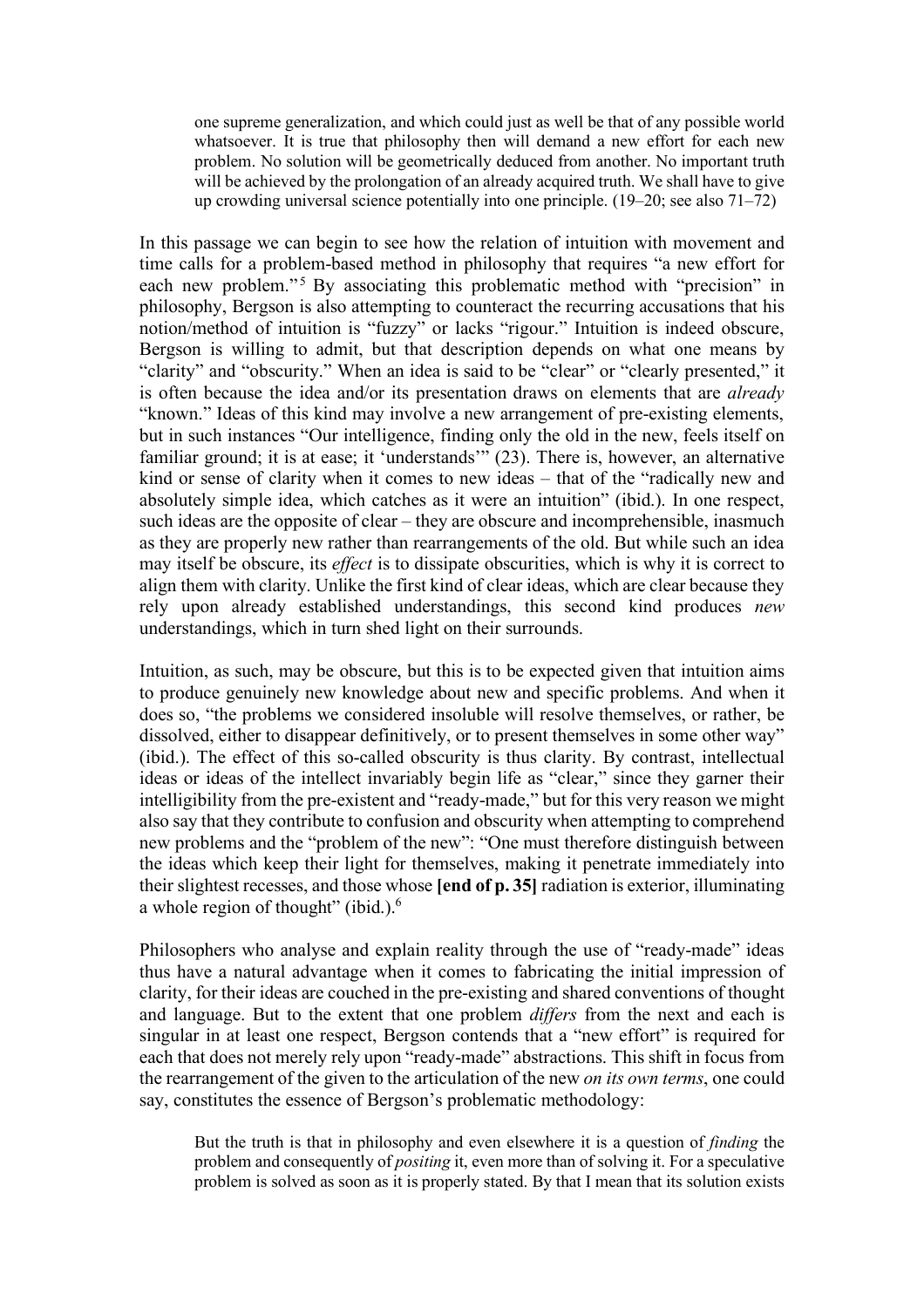then, although it may remain hidden and, so to speak, covered up: the only thing left to do is to *un*cover it. But stating the problem is not simply uncovering, it is inventing. Discovery, or uncovering, has to do with what already exists actually or virtually; it was therefore certain to happen sooner or later. Invention gives being to what did not exist; it might never have happened. Already in mathematics and still more in metaphysics, the effort of invention consists most often in raising the problem, in creating the terms in which it will be stated. The stating and solving of the problem are here very close to being equivalent; the truly great problems are set forth only when they are solved. (36–37)

Thus we arrive at what Bergson means by the title of Part II of the introduction, "the stating of problems." Bergson strongly advocates a problematic and problem-based approach to philosophy, but this does not mean that he is concerned with trying to "solve" the remaining inherited problems of philosophy. His ambition is rather to posit problems that have been hitherto poorly stated. Moreover, the stating of problems for Bergson is not akin to a "stock-take" exercise, such as that performed by Bertrand Russell in his *The Problems of Philosophy* (1912). More controversially, for Bergson the stating of a problem is the invention of a problem. To properly state a problem is thus to invent it and dissolve it all at once.

### **Fictitious, Phantom and Pseudo-problems**

In his book on Bergson, Gilles Deleuze brings this discussion of problems and problematic philosophy to the fore of his reading. Indeed, the first chapter of *Bergsonism* is dedicated to developing a highly analytic interpretation of Bergson's problematic philosophy, going so far as to articulate "rules" for Bergson's problembased methodology (something which Bergson never explicitly did himself). It is perhaps unsurprising that the first of these "rules" commences by reciting at length the climactic passage quoted directly above about "truly great problems." But as Deleuze notes astutely in the "first rule" of Bergson's problem-based methodology, the "great virtue" of Bergson's problematic approach is that it facilitates "an intrinsic determination of the false in the expression 'false problem'" (*Bergsonism* 17). While it is common to say that there are true or false solutions to a given problem, we know that this standard set-up will not hold for Bergson, as his concern is to posit/invent/dissolve problems rather than "find" true solutions to ready-made problems. This does not mean, however, that Bergson has no regard for truth and falsity. For Bergson, though, it is *at the level of problems*, not solutions, that one must ascertain truth and falsity, for if a problem can be shown to be false then it will be not so much solved as dissolved. As Deleuze puts it in an earlier essay on Bergson, "there are false problems more than there are false solutions, more than there are false solutions for true problems" (*Desert Islands* 22). For this section of the paper I will therefore examine how Bergson tackles the issue of false problems, or what he otherwise calls "fictitious," "phantom" and "pseudo-" problems. **[end of p. 36]**

In his seminal lecture "The Possible and the Real," Bergson says the following:

I say that there are pseudo-problems, and that they are the agonizing problems of metaphysics. I reduce them to two. One gave rise to theories of being, the other to theories of knowledge. (*Creative Mind* 78)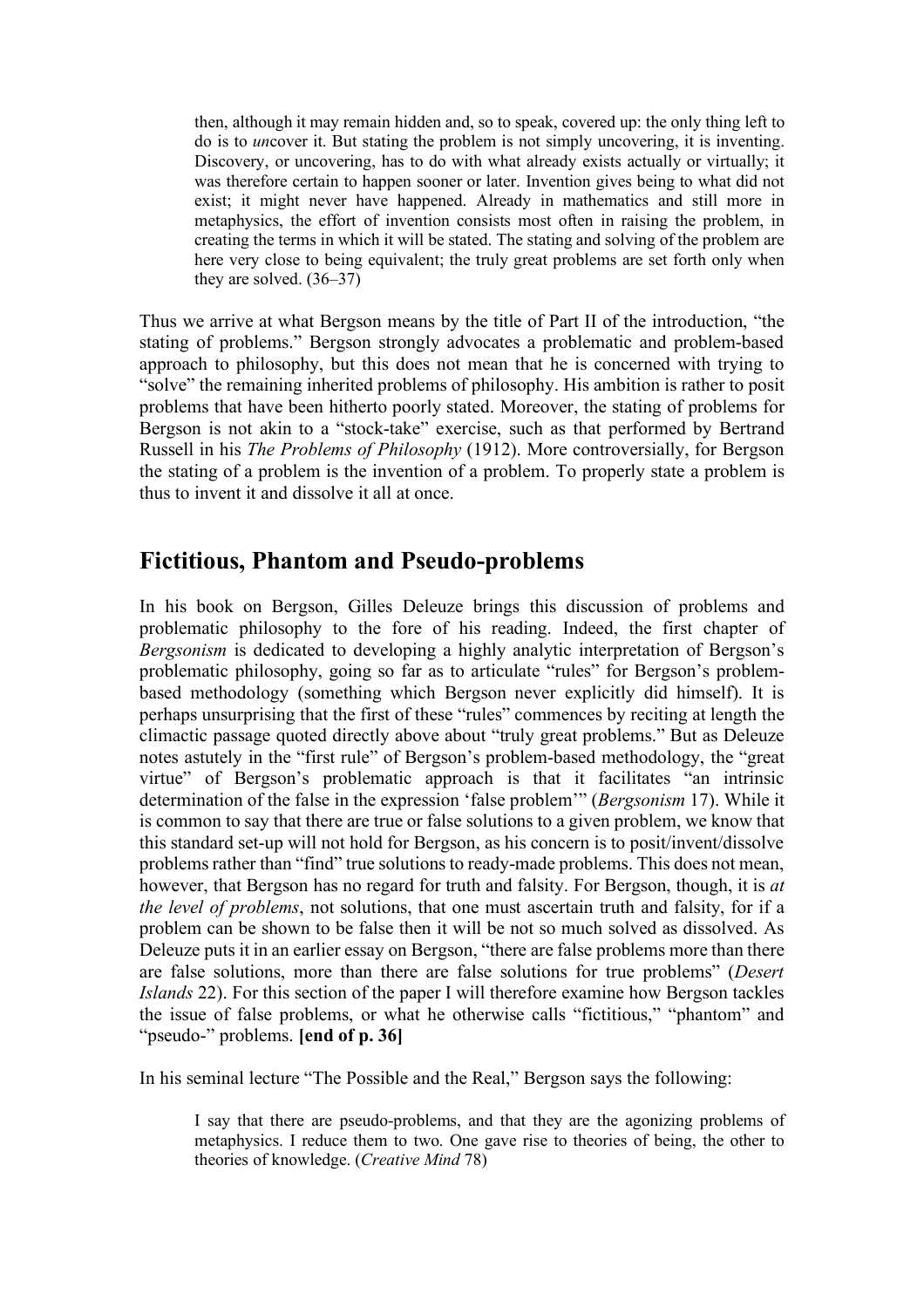The first thing to note about this quote is that when Bergson speaks of "pseudoproblems" he is referring specifically to the field of metaphysics – or, perhaps more accurately, metaphysics and epistemology. It is therefore important to acknowledge that he does not mean to suggest that *all* problems in the entirety of thought can be classified under these two types. Even within the confines of metaphysics and epistemology it is doubtful that Bergson would insist upon reducing all problems to these two (which is to say that the existence of a third sort of problem would not necessarily negate his argument). Bergson's more restrained aim is rather to "exorcise certain phantom problems which obsess the metaphysician, that is to say, each one of us" (46).<sup>7</sup>

There are three fictitious/phantom/pseudo-problems that Bergson discusses in particular. To begin with, he questions the validity of the enduring metaphysical question: "why is there being, why is there something rather than nothing?" This problem, Bergson accepts, will never be solved, but in saying that, "it should have never been raised" (78). As the passage proceeds: "[This problem] arises only if one posits a nothingness which supposedly precedes being" (ibid.). In Bergson's view, the idea of "nothing" is paradoxical, for at the very least it "designates the absence of what we are seeking, we desire, expect" (ibid.), and such delimitations make nothing "something." The situation is the same when it comes to the problem of order/disorder: "why is the universe well-ordered?" For Bergson, this is the "problem of knowledge," or more exactly, a problem that the mind fabricates, for "disorder is simply the order we are not looking for" (80). So as with the issue of nothing/something, the term "disorder" is predicated on "order," posited by/in the mind, and the suggestion that order is "superadded to an 'absence of order' implies an absurdity" (ibid.).

Bergson's final example of "nonexistent problems" concerns the notions of the possible and the real. It is common to presume that a possibility precedes its appearance in reality. Bergson contentiously asserts, however, that the reverse is true: "For the possible is only the real with the addition of an act of mind which throws its image back into the past, once it has been enacted"  $(81)$ .<sup>8</sup> The suggestion that the possibility of a thing appears after the thing has been realised might seem to be manifestly mistaken, but the argument here again turns on the connection between metaphysics and epistemology – which is to say, the way in which some metaphysical problems are the product of epistemological practices. When someone says that something was possible before it was realised, the term "possible" can refer to two things. If what is meant is "that there was no insurmountable obstacle to its realisation," then Bergson has no qualms with this "negative" sense of possibility (83). But when the term is used in a more "positive" sense, where a possibility or several possibilities are sketched out in thought and as such pre-exist their realisation "under the form of an idea" (ibid.), then this leads to the pseudo-problem of "nonexistence" described above. Thus when Bergson says that the real precedes the possible he is not arguing for backwards causation. Nor does he mean to deny that the future can be gleaned from the present in a closed abstract system devoid of duration, such as we find in mathematics. His point is rather that the "positive" sense of possibility, as it is commonly employed in metaphysics and everyday life, involves a trick of the mind, since its formulation presupposes rather than precedes reality: "If you close the gate you know no one will cross the road; it does not follow that you can predict who will cross when you open it"  $(ibid.)$ .<sup>9</sup>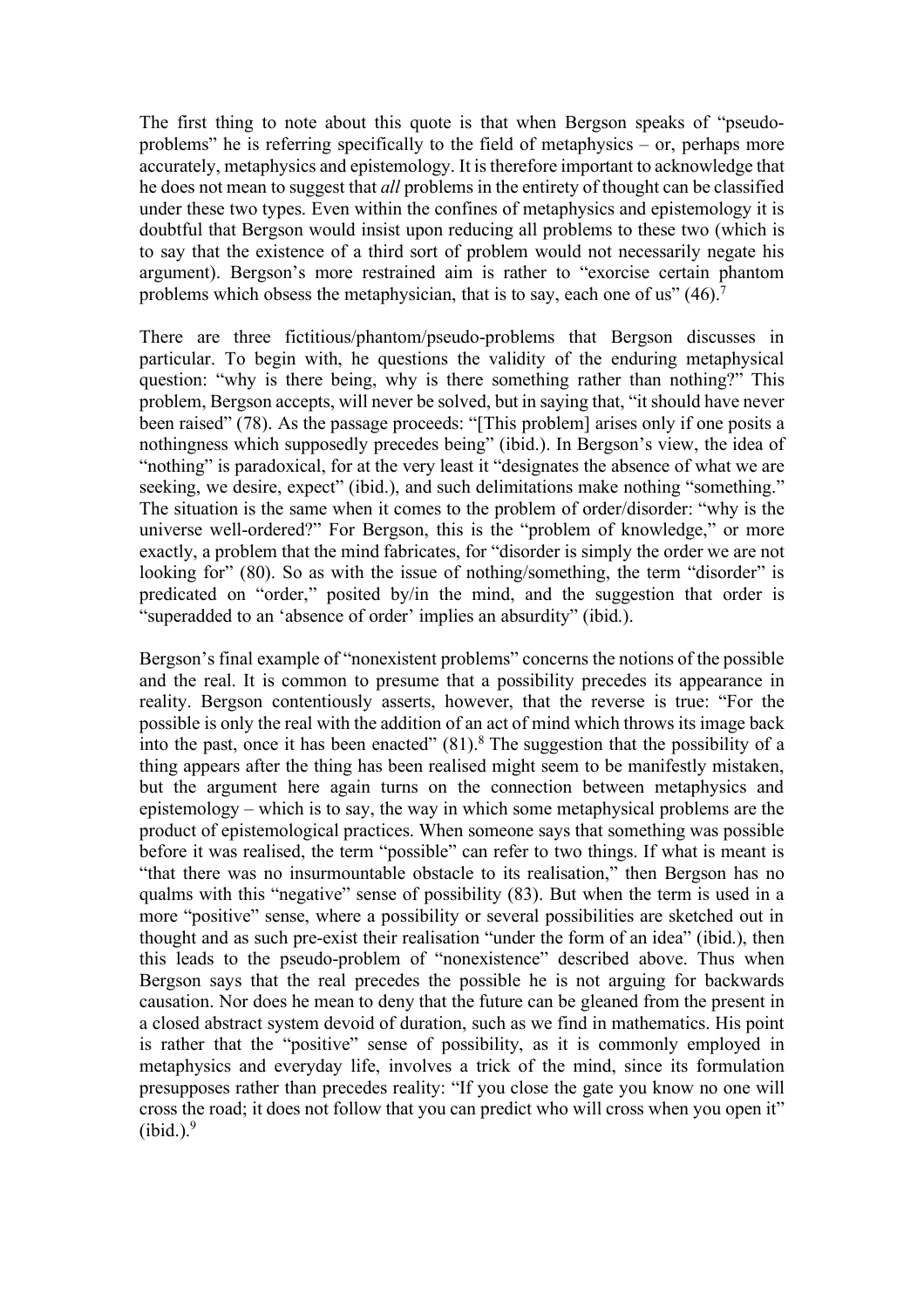In each of these examples, Bergson says, the false problem of nonexistence arises out of a confusion of the "more" with the "less": it would appear to be obvious that there is *less* in nothing than something, *less* in disorder **[end of p. 37]** than order, and *less* in the possible than the real. But Bergson argues that the converse is the case:

there is more intellectual content in the ideas of disorder and nothingness when they represent something than in those of order and existence, because they imply several orders, several existences and, in addition, a play of wit which unconsciously juggles with them.  $(81)^{10}$ 

If it is often assumed that there is more in something than nothing etc., it is because we have a tendency to start in the wrong place – with nothing, despite the fact that pure nothingness can only exist as an idea in the mind and is thus predicated on something, a fact of reality confirmed by experience. If one starts with nothing, or with nonbeing, then it would be obvious that a "thing" or being is more than nothing or nonbeing. A simple glance at these words written down on paper, however, alerts us to Bergson's point: the word "nonbeing" is based on the word "being"; it is "being" with three letters tacked on the front, just as "nothing" is "thing" + "no." There is thus more in nonbeing than being, for the former relies on the latter, along with the idea of negation and the mind that abstractly posits it. In Deleuze's words:

In the idea of nonbeing there is in fact the idea of being, plus a logical operation of generalized negation, plus the particular psychological motive for that operation (such as when a being does not correspond to our expectation and we grasp it purely as the lack, the absence of what interests us). (*Bergsonism* 17)

According to Deleuze's rulebook, the false problems we have been discussing just now, which concern a confusion of the "more" and the "less" when considering matters of existence, can be referred to collectively as "nonexistent problems." These false problems, in turn, can be distinguished from those that are the result of "badly stated" questions. While this way of framing things is not entirely consistent with Bergson's own explanation (which fails to make the same sharp distinction), it does serve as a useful reminder of the importance that the manner of "stating" or "positing" plays in the perpetuation, or alternatively dissolution, of false problems. In fact, Bergson commences his discussion of pseudo-problems in "The Possible and the Real" by stating:

I believe that the great metaphysical problems are in general badly stated, that they frequently resolve themselves of their own accord when correctly stated, or else are problems formulated in terms of illusion which disappear as soon as the terms of the formula are more closely examined. (*Creative Mind* 77)

From this quote it may seem that Bergson is making a linguistic point, as if metaphysical problems were the product of anomalies in language and could be solved through linguistic analysis, perhaps with the addendum that "whereof one cannot speak, thereof one must be silent" (Wittgenstein 189). But as the passage continues it is made clear that for Bergson the issue of "badly stated" problems has primarily to do with the metaphysical nature of movement and change. The great "badly stated" problems of metaphysics "arise in fact from our habit of transposing into fabrication what is creation. Reality is global and undivided growth, progressive invention, duration: it resembles a gradually expanding rubber balloon assuming at each moment unexpected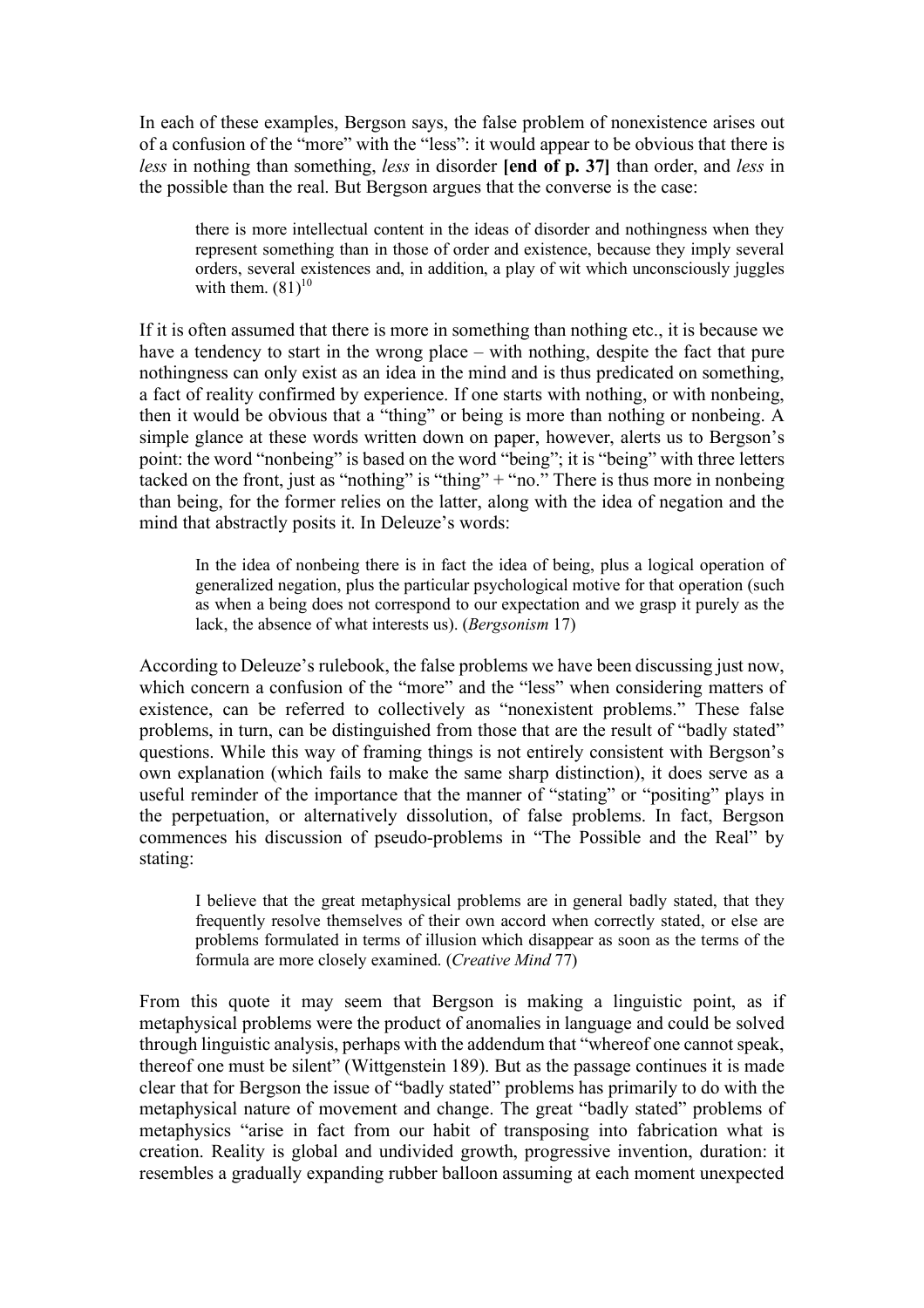forms" (*Creative Mind* 77). But because of the way in which the intellect works, as discussed above, human intelligence segments and freezes this expanding whole when trying to understand it. When reality is manipulated and refashioned in this manner, devoid of duration, it is then no surprise that the intellect is "able to foresee any one state of the whole: by positing a definite number of stable elements one has, predetermined, all their possible combinations" (ibid.). As Bergson thus concludes, "the failure to recognize radical novelty is the original cause of those badly stated metaphysical questions" (78).

We can now see how Bergson's fictitious/phantom/pseudo-problems not only have to do with a confusion of the "more" and the "less" **[end of p. 38]** and the manner in which they are "badly stated"; these two facets are *also* entwined with the category of duration – a situation that was perhaps to be expected, given that for Bergson metaphysics as a discipline fundamentally has to do with movement and change. Making this point in his two-part introduction to *The Creative Mind*, Bergson notes two formative examples from his early work on these connections: "the problem of liberty," he says, is "a pseudo-problem born of a confusion of duration and extension" (15–16). The same confusion, Bergson then claims, is also responsible for the mistaken belief that moods can be isolated and separated, as if they were "an intensity which is measurable" (16). In each case a confusion is taking place between the butterfly and its cocoon. More to the point, there is a failure to properly distinguish between the two in the first place. And this is why Bergson says that "the habit of proceeding from emptiness to fullness" (i.e., "nonexistent problems") is already implied in "the failure to recognize radical novelty" (i.e., "badly stated questions") (78). Both can be traced to the activity of the intellect, and both can be dissolved through a more appropriate appreciation of movement and change through the faculty of intuition.

## **Articulating the Two Advantages of Bergsonian Problematisation**

In his 1960 lecture course on Bergson, Deleuze states that there are "two advantages," or aspects, to the method we have been discussing. The "negative" aspect pertains to the way in which the method affords a separation of true and false problems, whereas the "positive" aspect concerns the way in which the method "makes it possible for problems to be posed in terms of time" (Deleuze, "Lecture Course" 84). In most cases it is necessary to undertake the "negative" aspect first, due to the existing status quo in metaphysical analyses of commencing with general abstract ideas – a state of affairs naturally engendered by the activity of the intellect. As we have seen, Bergson seeks to avoid those approaches that begin by positing vague notions such as "something" and "nothing." In contrast to such "dialectical" methods,  $\frac{1}{1}$  the "Bergsonian question," as Deleuze puts it, is "why this rather than something else" (*Desert Islands* 24).12 By attending to the detail of "this" thing and "that" thing, Bergson's metaphysics is a kind of empiricism, "But an empiricism worthy of the name, an empiricism which works only according to measure, sees itself obliged to make an absolutely new effort for each new object it studies" (*Creative Mind* 147).<sup>13</sup> The driving rationale for this, however, is not merely because various things differ from one another in actuality; rather, it is because "being is difference and not the immovable or the undifferentiated" (*Desert Islands* 25). The specific problem with treating being as a generality is thus that it makes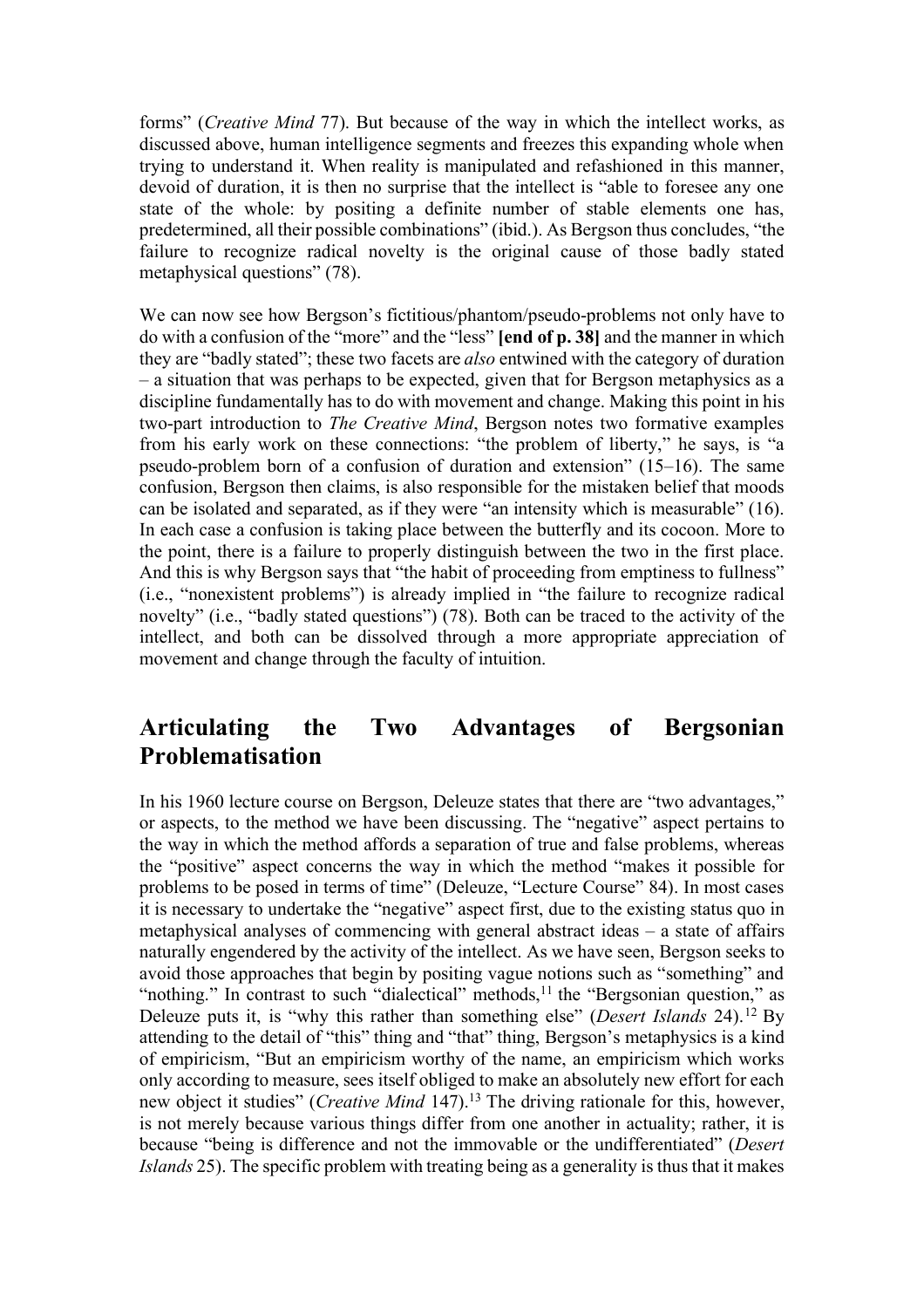of being "something immovable or undifferentiated that, in the immobile ensemble in which it is set, can only be distinguished from nothingness, from non-being" (24). In other words, the problem with general ideas and problematics is that they are detached or abstracted away from time as duration. Hence the imbrication of the negative and positive aspects of the method.

The positive aspect of the method, we should be sure to note, does not consist in simply making up problems or ideas willy-nilly. On the contrary, it requires close attention to the nature of a thing in time; and this in turn demands close attention to the *nature and experience of duration*, as befits an empirical method "worthy of the name."14 But *how*, one might still be wondering, does this all work in practice? How are we to state and solve problems in terms of time rather than space? To gain precise knowledge of the real, according to Bergson, we must rediscover true differences in kind and track their articulation. When we do this, we engage in a process of division – the dividing of a composite into its pure differences in kind, one kind from another. If duration is significant in this process, it is not merely because it guides intuition when navigating problems; more profoundly, *duration is what gives the rule of division itself*. Why? Because it is **[end of p. 39]** that which, by definition, *differs from itself* – indeed, according to Deleuze, "Everything Bergson has to say about [duration] comes down to this" (37).

Recall that for Bergson the aim of metaphysical inquiry should be to pair as tightly as possible an object with a concept, so that for each thing there is only one adequate explanation, and vice versa. Another way of putting this would be to say that metaphysical analysis should aim to isolate a thing by explaining how it is different from everything else. In Deleuzian parlance this means articulating the *internal difference* of a thing:

If philosophy has a positive and direct relation to things, it is only insofar as philosophy claims to grasp the thing itself, according to what it is, in its difference from everything it is not, in other words, in its *internal difference* […]. This unity of the thing and the concept is internal difference, which one reaches through differences of nature. (32– 33)

Deleuze's use of the term "internal" here is interesting because one might have presumed that when a thing is distinguished from other things then what has been established is the nature of its *external* difference – the difference *between* two things. There is no question that intuition, at the outset, involves the separation of things according to their differences in kind, but as Deleuze says, "the difference of nature between two things is still not the internal difference of the thing itself" (33). How, then, do we move from the difference of nature between two things to the internal difference of the thing itself, the latter being that which defines the nature of a thing?

Deleuze responds to this conundrum by examining the principal example in Bergsonian philosophy that addresses the issue: the division of duration and space. According to Bergson, the notion of abstract time in modern metaphysics is a composite of space and duration, each with its respective tendencies that differ in nature (relaxation for space and contraction for duration). However, Bergson also defines duration as that which differs from itself, for the essence of time is to continually change and become other to what it was. In this respect, duration is not merely a difference of nature in contrast to other natures; more profoundly, the *nature of duration is to differ in nature*. The upshot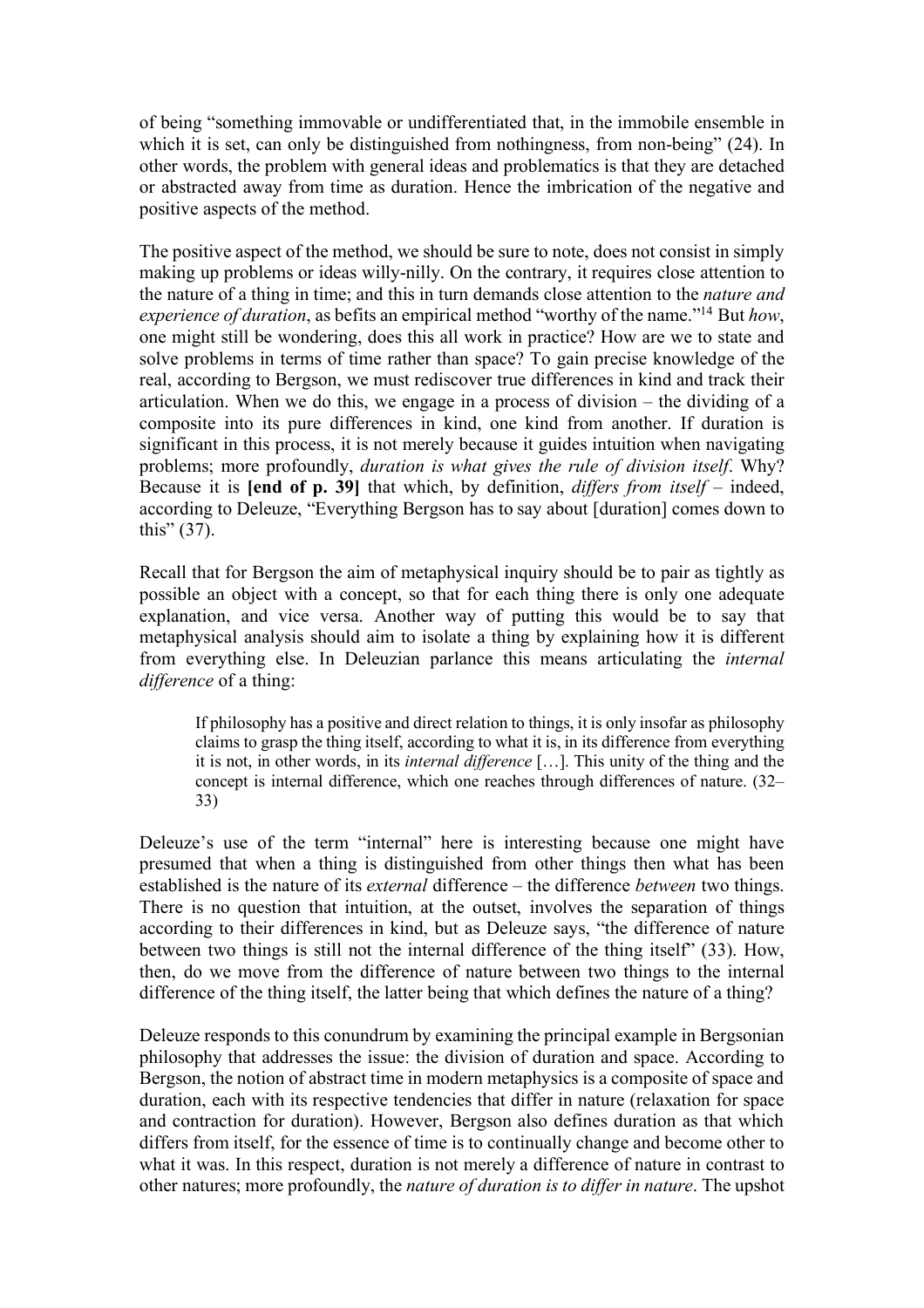of this is that the division at play here is not so much between two differences of nature – this nature from that nature – but rather the separation of differences of nature from differences in degree.

We can now see how what began as a separation of differences of nature, one nature from another, culminates in a separation of that which differs in nature from that which does not. Put differently, it is no longer accurate to say that the division is between two kinds of difference, this kind and that kind; rather, on one side of the ledger resides differences in kind, while on the other is differences in degree. In this division, we have moved from an articulation of external differences to a distinction between that which differs internally and that which differs externally. Of these two differences, external and internal, it is the latter that is primary. Why? Because external difference relies upon an identification of two natures to discern their difference, thereby subordinating difference to identity, whereas internal difference relies upon nothing other than itself – or more exactly, the othering of itself – to produce differences of nature (since its nature is to differ in nature). And it is for this reason that duration is so important to the intuitive method of problematisation: duration, as internal difference, is what gives the rule of differentiation, facilitating as a consequence the further articulation of difference into kind/degree and one kind from another. Thinking in time is thus not merely a requirement for the separation of differences in kind; it is the means by which we access internal difference, opening out in turn onto difference in the world.

Bergson's well-known description of the dissolving lump of sugar is perhaps the best way of illustrating this point. Chapter 1 of Bergson's *Creative Evolution* begins with the assertion that "The existence of which we are most **[end of p. 40]** assured and which we know best is unquestionably our own" (1). Referring back to his previous books, Bergson then claims that when we reflect on this existence the first thing we find is change: "I find, first of all, that I pass from state to state" (ibid.). These "states," however, are by no means discrete homogeneities. On the contrary, every state itself undergoes continual change: "states thus defined cannot be regarded as distinct elements. They continue each other in an endless flow" (3). As this endless flow suggests, states do not repeat themselves, for even when a state is said to occur again it is distinct from the first instance by virtue of its being the second iteration, and furthermore it is informed by the memory of the first. Novelty is thus guaranteed, as is unforeseeability:

For to foresee consists of projecting into the future what has been perceived in the past, or of imagining for a later time a new grouping, in a new order, of elements already perceived. But that which has never been perceived, and which is at the same time simple, is necessarily unforeseeable. (6)

The critical question then arises: if this assessment holds for conscious beings, can we extend the findings to existence in general? At first it would appear not, for material objects seem to present opposite characteristics: "Either [a material object] remains as it is, or else, if it changes under the influence of an external force, our idea of this change is that of a displacement of parts which themselves do not change" (7–8). Material objects would also seem to lend themselves to foreseeability:

A superhuman intellect could calculate, for any moment of time, the position of any point of the system in space. And as there is nothing more in the form of the whole than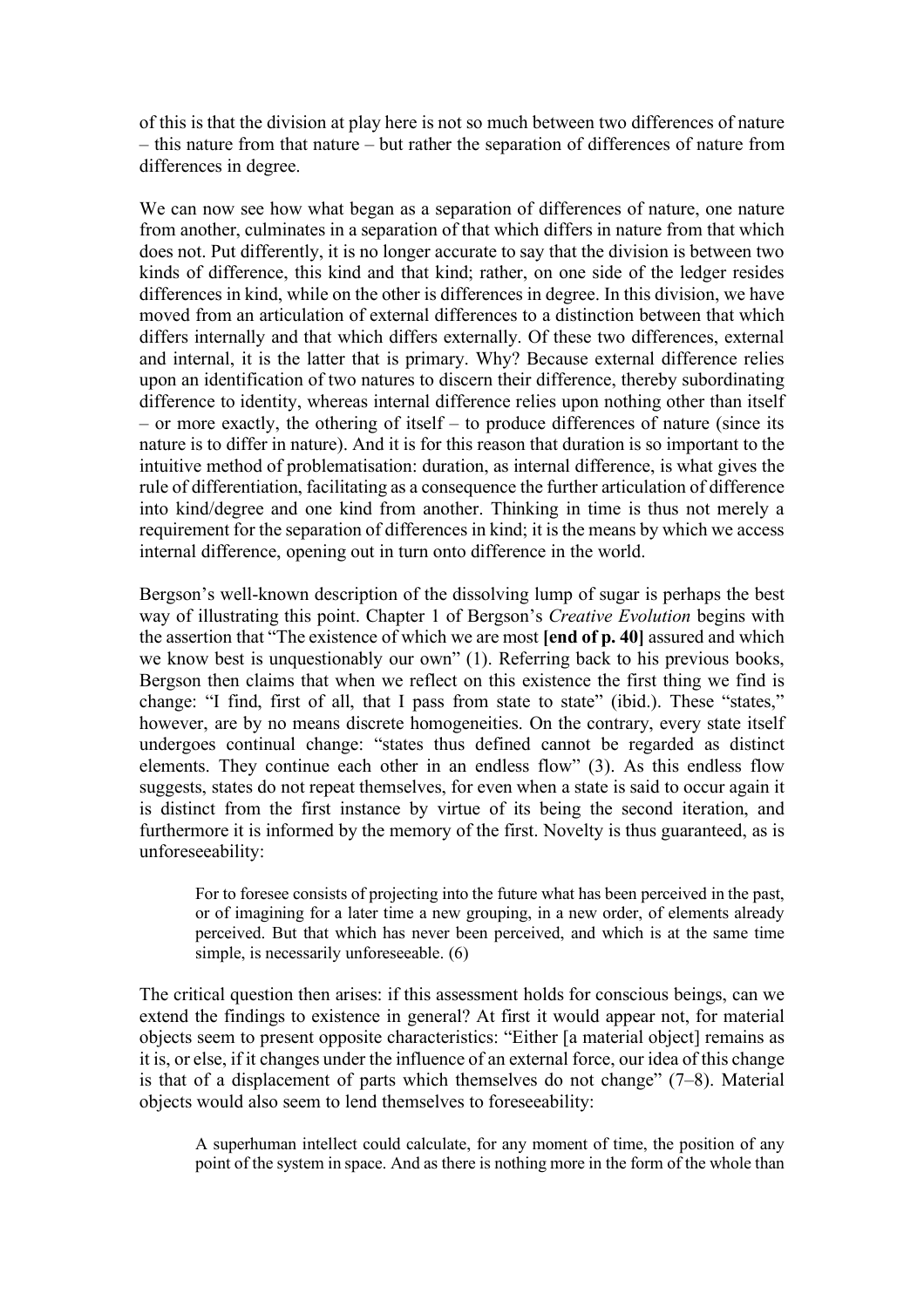the arrangement of its parts, the future forms of the system are theoretically visible in its present configuration. (8)

Bergson's ultimate conclusion, however, is that such initial impressions are only made possible by a disregard for duration – a disregard that results from our *intellectualisation* of matter, which removes/abstracts matter from real time. The key passage reads as follows:

Yet succession is an undeniable fact, even in the material world. Though our reasoning on isolated systems may imply that their history, past, present, and future, might be instantaneously unfurled like a fan, this history, in point of fact, unfolds itself gradually, as if it occupied a duration like our own. If I want to mix a glass of sugar and water, I must, willy nilly, wait until the sugar melts [*sic*]. This little fact is big with meaning. For here the time I have to wait is not that mathematical time which would apply equally well to the entire history of the material world, even if that history were spread out instantaneously in space. It coincides with my impatience, that is to say, with a certain portion of my own duration, which I cannot protract or contract as I like. It is no longer something *thought*, it is something *lived*. (7–8)

The purpose of this anecdote is to demonstrate the fundamental importance of time for assessing reality. Imagine a scenario in which we assess the nature of a sugar lump using purely spatial means. In such an exercise, as Deleuze points out, "all we will ever grasp are differences in degree between that sugar and any other thing" (*Bergsonism* 31). The dimension of time is therefore needed in order to properly see how the sugar lump differs in kind from other things. Duration, moreover, does not only reveal a difference in kind between the sugar lump and other things; as the spectacle of dissolving the sugar lump in water capably shows, over time and *in* time the sugar lump itself undergoes change – it differs from itself. Also take note of the means by which the dimension of time reveals itself in this example: *by my having to wait, my impatience*. From this "little fact" it becomes apparent that it is *through* the fact of my own duration, of which I have a privileged and reliable knowledge, that the duration of the sugar lump is made evident, allowing me in turn to assess how it differs in kind. In Deleuze's words, "my own **[end of p. 41]** duration, such as I live it in the impatience of waiting, for example, serves to reveal other durations that beat to other rhythms, that differ in kind from mine" (32). This is why duration "gives the rule" of division, and why thinking in terms of duration provides the "fundamental meaning" of Bergson's problematic method/metaphysics (31).

## **Conclusion**

The major stages/concepts of Bergson's work are well known: duration, memory, the *élan vital*. The key problems that animate Bergson's work can similarly be identified without too much trouble: causality and free will, the relation of memory to matter, and the problems of change and creativity. Discussion of Bergson's method of problematisation as a central plank of his work, however, is somewhat less commonplace. It is also far more fraught, since a not insignificant amount of this problematising method remains implicit in Bergson's work. As we have seen, far from preceding his metaphysical inquiries, Bergson's philosophical method gradually *emerges from* his conclusions on the subject of duration. This may seem strange to some, but as his remarks on "precision in philosophy" demonstrate, it could be no other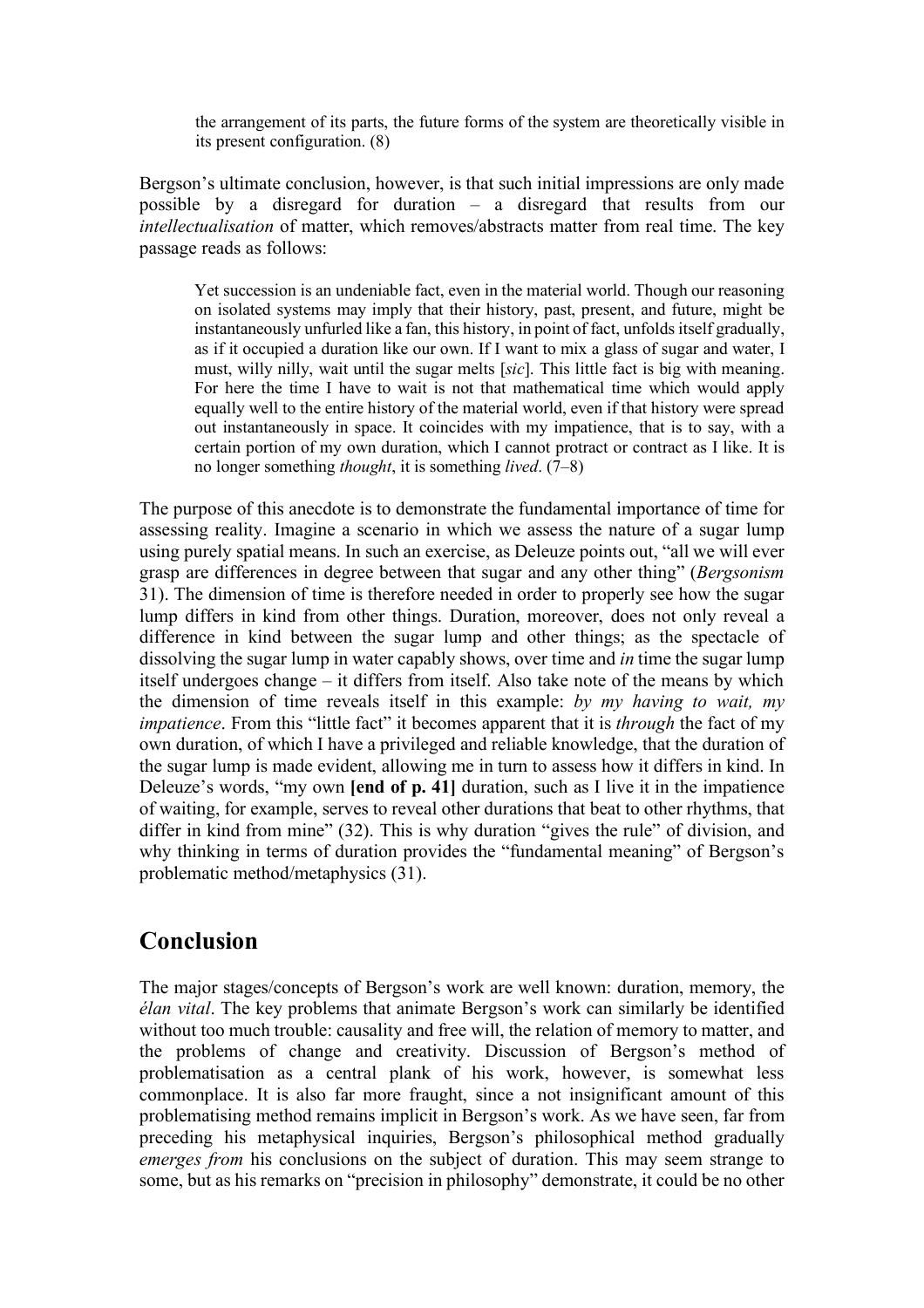way for Bergson. The manner in which one thinks cannot be detached from the explanations that thought forms for reality. But while such a straightforward comment could be endorsed from a range of philosophical positions, Bergson's significant contribution is to insist that the method of thought does not precede the metaphysical reality under consideration, and nor can it be artificially abstracted and detached from metaphysical reality without adverse consequences for the precision and usefulness of the findings. Bergson's "problematic" thinking is thus at once methodological and metaphysical, and in the most intimate of ways. It is then little wonder that Deleuze, arguably the most important and influential successor of Bergson, asserts that this metaphysical-method or methodological-metaphysics is in fact responsible for *determining the progress* of Bergson's work as a whole (*Bergsonism* 14) – a bold statement, but one that is supported by Bergson's own retrospective view of his work, as this paper has attempted to detail.<sup>15</sup>

### **Notes**

1 Patrice Maniglier claims that Gaston Bachelard, and to be more specific his text *Le Rationalisme appliqué* (1949), is the origin for twentieth-century and contemporary interest in France for problematisation (21). While there is no denying that Bachelard plays an important part in the history of the problematic in French thought, I am of the view that this reading of the situation overlooks the contribution of Bergson. At the very least, I cannot follow Maniglier in his tracing of Deleuze's problematic philosophy back to Bachelard (21–22), since Bergson is quite clearly the more accurate source. As an examination of Deleuze's early work on Bergson reveals, it is *through* his engagement with Bergson that Deleuze *first* starts to develop his own problematic philosophy. One might also note that in a letter written by Deleuze to Althusser in February 1966 – the same year *Bergsonism* would be published – Deleuze remarked that he was in the process of reading Althusser's books and wanted to say that he too had been working on "the concept of the 'problem'" (see Dosse 227). As this suggests, the influence of the "French epistemological tradition" on Deleuze's "problematic" thinking is ancillary at best.

2 This paper by During provides an excellent response to Osborne's "What is a Problem?," which seeks to separate the "problematology" of Canguilhem and Foucault from Bergson and Deleuze. For instance, while Osborne's account draws on and reinforces Foucault's infamous delineation of two traditions of French thought – one of experience, meaning and the subject, and another of knowledge, rationality and the concept – placing Bergson on the former line and **[end of p. 42]** Canguilhem on the latter, During attempts to "problematize" this distinction in order to effect a détente of sorts. This debate about traditions of problematisation in French philosophy is tangential to the aims of the present paper, though for my part I would hazard to say in passing that Osborne's description of Bergson as the author of a "normative" and "legislative" problematic philosophy – a description upon which his Bergson *vs*. Canguilhem distinction depends – is in need of further justification to be convincingly maintained.

3 The reader should note that Bergson's discussion of problematics and false problems is progressively developed through the course of his career (see *Matter and Memory*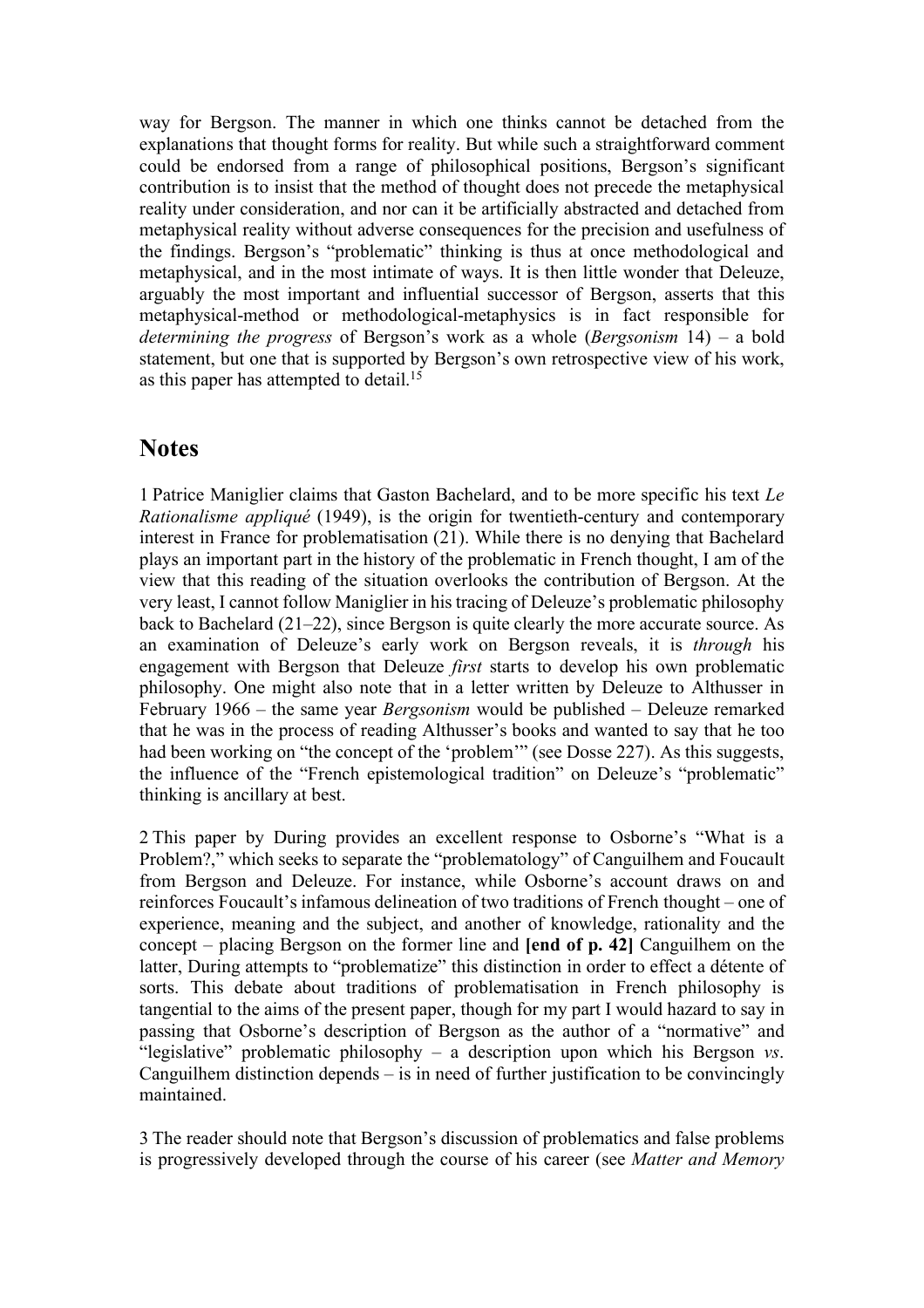xvii, 241; *Creative Evolution* 178, 220–36, 274–77, 296–99; *Creative Mind* 147). The focus of this paper will be, however, on Bergson's final position on the matter.

4 See also Bergson, *Creative Mind* 35: "[A] word can have a definite meaning when it designates a thing; it loses that meaning as soon as you apply it to all things."

5 See also Bergson, *Creative Mind* 71–72; idem, *Matter and Memory* 241: "This method [of intuition] presents, in its application, difficulties which are considerable and ever recurrent, because it demands for the solution of each new problem an entirely new effort."

6 As an aside, and in further response to his critics, Bergson argues that this confusion over clarity/obscurity explains why intuition might initially appear as philosophically inferior to intelligence. Describing a scene that will be familiar to most students of philosophy, Bergson says:

Listen to the discussion between any two philosophers one of whom upholds determinism, and the other liberty: it is always the determinist who seems to be in the right. He may be a beginner and his adversary a seasoned philosopher. He can plead his cause nonchalantly, while the other sweats blood for his. It will always be said of him that he is simple, clear and right. He is easily and naturally so, having only to collect thought ready to hand and phrases ready-made: science, language, common sense, the whole of intelligence is at his disposal. Criticism of an intuitive philosophy is so easy and so certain to be well received that it will always tempt the beginner. Regret may come later […]. (*Creative Mind* 24)

7 See also the closing of Bergson's introduction to *Matter and Memory*, where he states that the second of the book's two guiding principles is "that the habits formed in action find their way up to the sphere of speculation, where they create fictitious problems, and that metaphysics must begin by dispersing this artificial obscurity" (xvii).

8 "Backwards over the course of time a constant remodelling of the past by the present, of the cause by the effect, is being carried out" (*Creative Mind* 84–85).

9 For a more detailed examination of Bergson's "the possible and the real," see Gunter.

10 When applied to the example of the possible and the real, Bergson says:

The idea immanent in most philosophies and natural to the human mind, of possibles which would be realised by an acquisition of existence, is therefore pure illusion. One might as well claim that the man in flesh and blood comes from the materialization of his image seen in the mirror, because in that real man is everything found in this virtual image with, in addition, the solidity which makes it possible to touch it. But the truth is that more is needed here to obtain the virtual than is necessary for the real, more for the image of the man than for the man himself, for the image of the man will not be portrayed if the man is not first produced, and in addition one has to have the mirror. (*Creative Mind* 83)

11 For more on Bergson's critique of dialectics, see *Creative Mind* 63.

12 See also Deleuze, *Desert Islands* 36: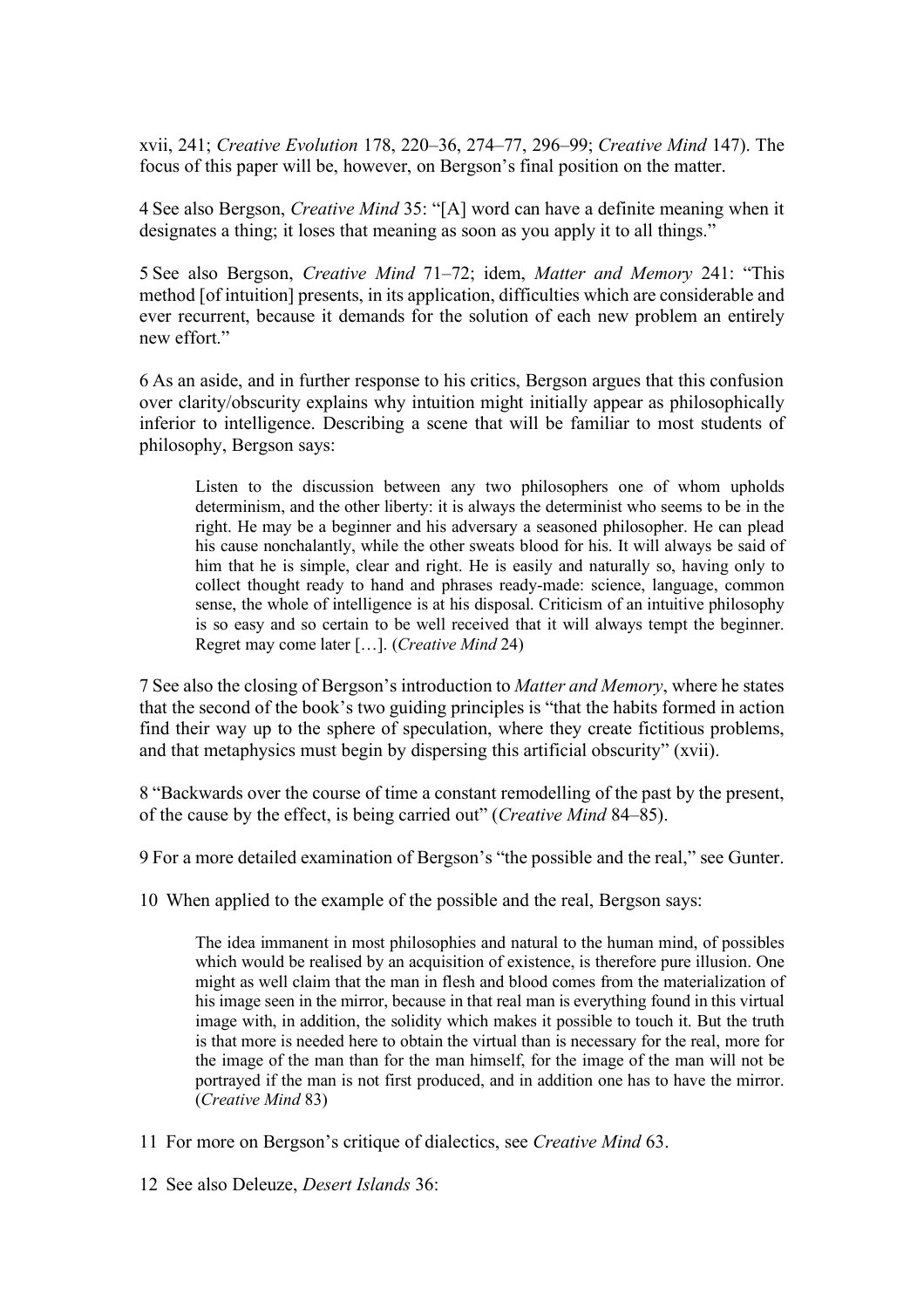It will come as no surprise, then, that a kind of principle of sufficient reason, as well as indiscernibles, can be found in Bergson's work. What he rejects is a distribution that locates cause or reason in the genus and the category and abandons the individual to contingency, stranding him in space. Reason must reach all the way to the individual, the genuine concept all the way to the thing, **[end of p. 43]** and comprehension all the way to "this". Bergson always asks of difference: why "this" rather than "that"?

13 As the quote continues: "It cuts for the object a concept appropriate to the object alone, a concept one can barely say is still a concept, since it applies only to that one thing" (*Creative Mind* 147).

14 In his work on Bergson, Deleuze will refer to this empiricism as a "superior empiricism" (see *Bergsonism* 30; see also *Desert Islands* 36). Subsequently he will lean heavily on this for his own notion of "transcendental empiricism," which at times will be described as "superior" (see *Difference and Repetition* 57, 143).

15 See also Deleuze, *Desert Islands* 22.

## **Bibliography**

Bachelard, Gaston. *Le Rationalisme appliqué*. 1949. Paris: PUF, 1962. Print.

Bergson, Henri. *Creative Evolution*. 1907. Trans. Arthur Mitchell. Mineola, NY: Dover, 1998. Print.

Bergson, Henri. *The Creative Mind: An Introduction to Metaphysics*. 1934. Trans. Mabelle L. Andison. Mineola, NY: Dover, 2007. Print.

Bergson, Henri. *Matter and Memory.* 1896. Trans. N.M. Paul and W.S. Palmer. Mineola, NY: Dover, 2004. Print.

Deleuze, Gilles. *Bergsonism*. 1966. Trans. Hugh Tomlinson and Barbara Habberjam. Brooklyn: Zone, 1988. Print.

Deleuze, Gilles. *Desert Islands*. 2002. Trans. Mike Taormina. Los Angeles and New York: Semiotext(e), 2004. Print.

Deleuze, Gilles. *Difference and Repetition*. 1968. Trans. Paul Patton. New York: Columbia UP, 1994. Print.

Deleuze, Gilles. "Lecture Course on Chapter Three of Bergson's *Creative Evolution*." Trans. Bryn Loban. *Substance* 36.3 (2007): 72–90. Print.

Dosse, Françoise. *Intersecting Lives: Gilles Deleuze & Félix Guattari*. Trans. Deborah Glassman. New York: Columbia UP, 2010. Print.

During, Élie. "'A History of Problems': Bergson and the French Epistemological Tradition." *Journal of the British Society for Phenomenology* 35.1 (2004): 4–23. Print.